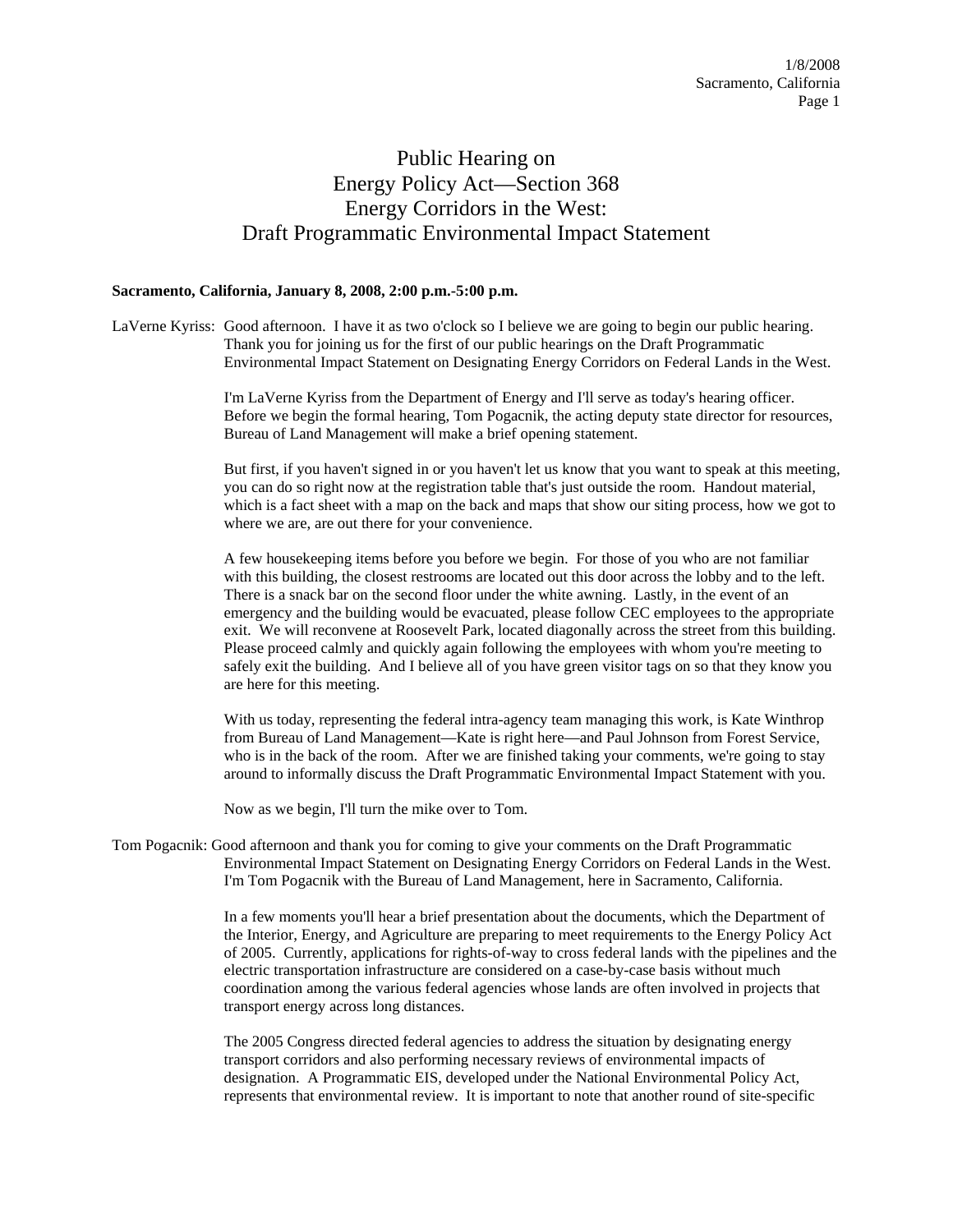NEPA documentation will be completed for each project proposed for location in the designated corridor.

The Department of Energy, the Bureau of Land Management and the Forest Service developed the corridor locations proposed in the Draft Programmatic Environmental Impact Statement using a three-step process, which is detailed in the documents and the handouts available in the information table, which is in the presentation, which will also be provided.

In essence, today's hearing represents step four of that process. Public comments will help the agency to further refine the locations of the corridors so that important goals of the project are met, balancing the needs of improved energy delivery in the West with our responsibility to protect the many resources found on federal lands. From the beginning, the agencies have been committed to this strategy and your comments will be valuable in helping us to ensure that it is carried through to the end of this planning effort.

Representatives from the Department of Energy, Bureau of Land Management, and the Forest Service are here to receive your comments and on behalf of all these agencies, thank you again for your interest and participation.

LaVerne Kyriss: Thanks Tom. I also want to say the California Energy Commission, one of our cooperating agencies and Jim Bartridge from CEC is behind me running all the technical things. So we appreciate his help.

> We are here today to receive your oral comments on the Draft PEIS. You can also submit comments via the project website, by fax, or by mail. This hearing is being webcast and transcribed, so speakers are asked to speak clearly and distinctly into the microphone. If you are having trouble hearing a speaker in the room, please signal me—and I'll be sitting right over here and I will advise the speaker accordingly.

> After everyone who wishes to speak has commented, I'll close the hearing. So far we have six people who have requested to speak on this issue today. Each of you at a start will have five minutes to make your presentation. When you have 30 seconds remaining, I have a wonderful little sign that I will share with you to advise you that you can wrap up. And then when you have hit your five minutes I'll have another sign. I have a digital timer and it will be so you'll—you'll hear that. And if we need to do a second round of comments because our speakers have more to say we are happy to do that.

> This hearing is to take comments on a Draft Programmatic Environmental Impact Statement for pattern response to direction given by Congress to five federal agencies—Energy, Agriculture, Interior, Commerce, and Defense. Section 368 directs the secretary to designate corridors for oil, gas, hydrogen pipe, and electric transmission lines on federal lands in 11 Western states, to perform necessary environmental review. Partly because of this requirement, we decided to prepare the Draft PEIS that is the subject of this hearing, to incorporate these designations into land-use, land management, or equivalent plans.

A separate and distinct public process is expected to begin later this year to identify corridors in the other 39 states.

The statute requires that when the secretaries designate these corridors, they must specify the corridor centerline, the width, and compatible uses. Congress also directed the secretaries to take into account the need for electric transmission facilities to improve reliability, relieve congestion, and to enhance the capacity of the national grid to deliver electricity.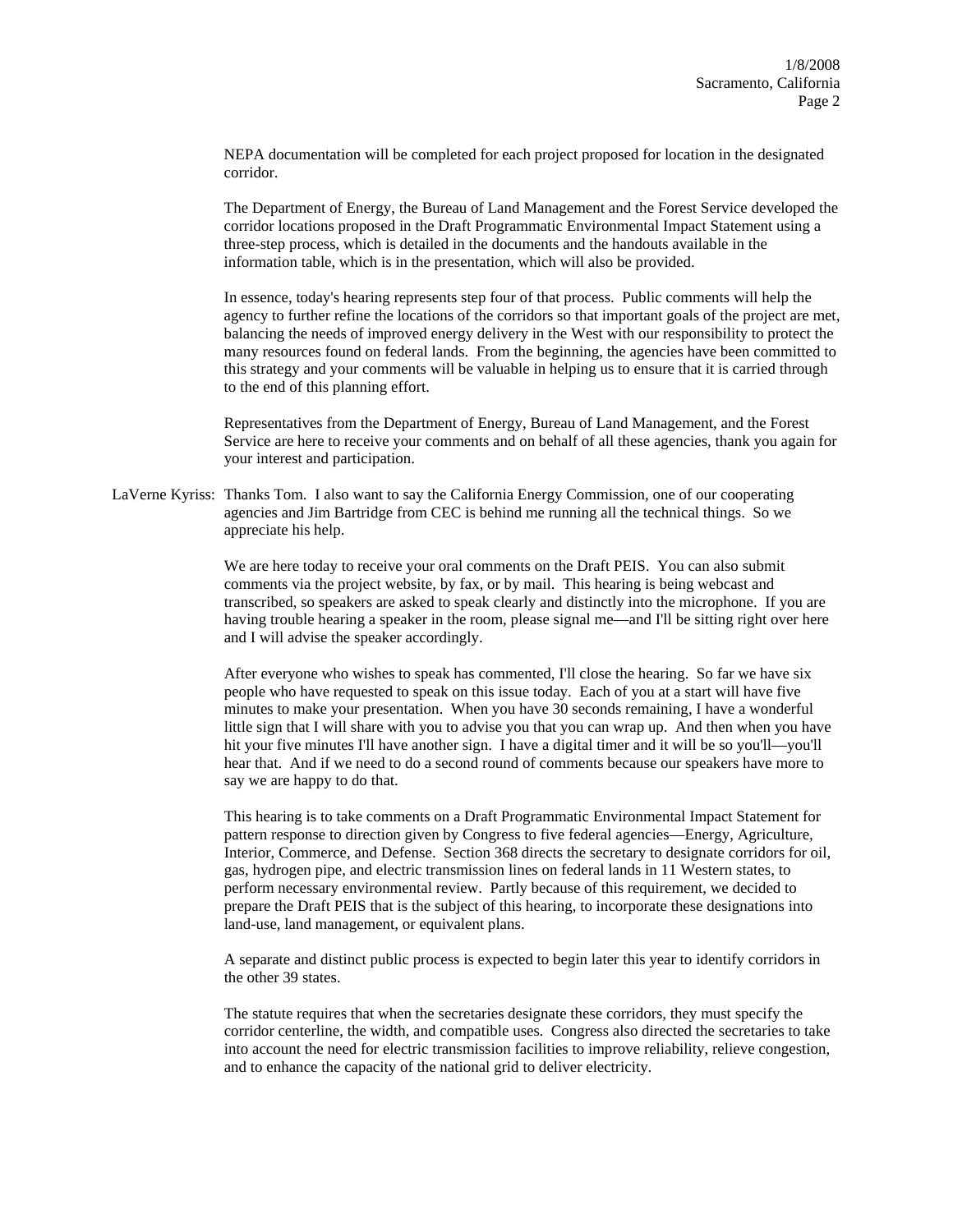The Draft PEIS proposes designating more than 6,000 miles of corridors: 62% would incorporate existing, locally designated corridors and/or rights-of-way; 86% would be on BLM land; and 11% on Forest Service land. The Draft PEIS identifies 166 proposed corridor segments in all 11 Western states. If all are included in the follow-on decisions, this would involve amending 165 land-use or equivalent plans.

Previously designated corridors are outlined in yellow on the project map. Some of these are proposed for upgrade only. In the case of existing, previously designated utility corridors, amendments to land-use plans designating these as 368 corridors would subject these corridors to interagency coordination processes described in the PEIS and they would be assigned Section 368 criteria, in effect centerline, width, and compatible purposes.

Using existing corridors alone would not meet the requirements of Section 368. So we have identified an additional 2,300 miles of proposed corridors. Proposed corridors also vary in width. We used a 3,500 foot starting point to provide flexibility for siting multiple rights-of-way.

An energy corridor is defined as a parcel of land identified through land-use planning processes as a preferred location for existing and future utility rights-of-way and that is suitable to accommodate one or more rights-of-way, which are similar, identical, or compatible. Corridor designations assist in minimizing adverse impact and the proliferation of separate rights-of-way.

A right-of-way is a specific land-use authorization, not a change in ownership, granted to allow construction and operation of a specific project that is often linear in character such as a utility line or a roadway. Rights-of-way permits include requirements for compatible land uses and are not granted until a project applicant has complied with all relevant requirements, including appropriate environmental review.

In November 2007, we published the Draft PEIS. Comments are due February 14th. We will analyze the response to your comments and complete the tasks necessary to prepare a final PEIS. We expect to have this ready sometime in mid-2008. The land management agencies will be able to sign records of decision to designate corridors through amendments to their land-use plans no sooner than 30 days after the final PEIS is issued.

The Draft PEIS analyzes two alternatives—taking No Action and the Proposed Action. Choosing to adopt the No Action alternative would result in continued ad hoc, uncoordinated development as is done now. The proposed action is the result of a three-step corridor siting process, described in detail in Chapter 2 of the Draft PEIS.

The first step was to incorporate comments provided by the public during scoping and after the draft map was released in 2006. Then the agencies worked closely with local federal land managers to accommodate local land-use priorities, incorporate local knowledge of the area, and avoid areas known to be incompatible with potential future development. A handout summarizing this process for determining where the proposed corridors would be located is on the information table and examples of specific corridors are also available on the project website.

We believe that the analysis of these alternatives meets NEPA's requirements for a hard look. Because the proposed action does not involve any site-specific ground disturbing activity, sitespecific NEPA review will be required to support all proposed projects within a 368 designated corridor. And today we don't know when and where any projects will be proposed by applicants seeking to site pipe and/or transmission lines. As a result of this uncertainty, the environmental effects described in Chapter 3 of the Draft PEIS are necessarily more general than a site-specific analysis for a known project would be.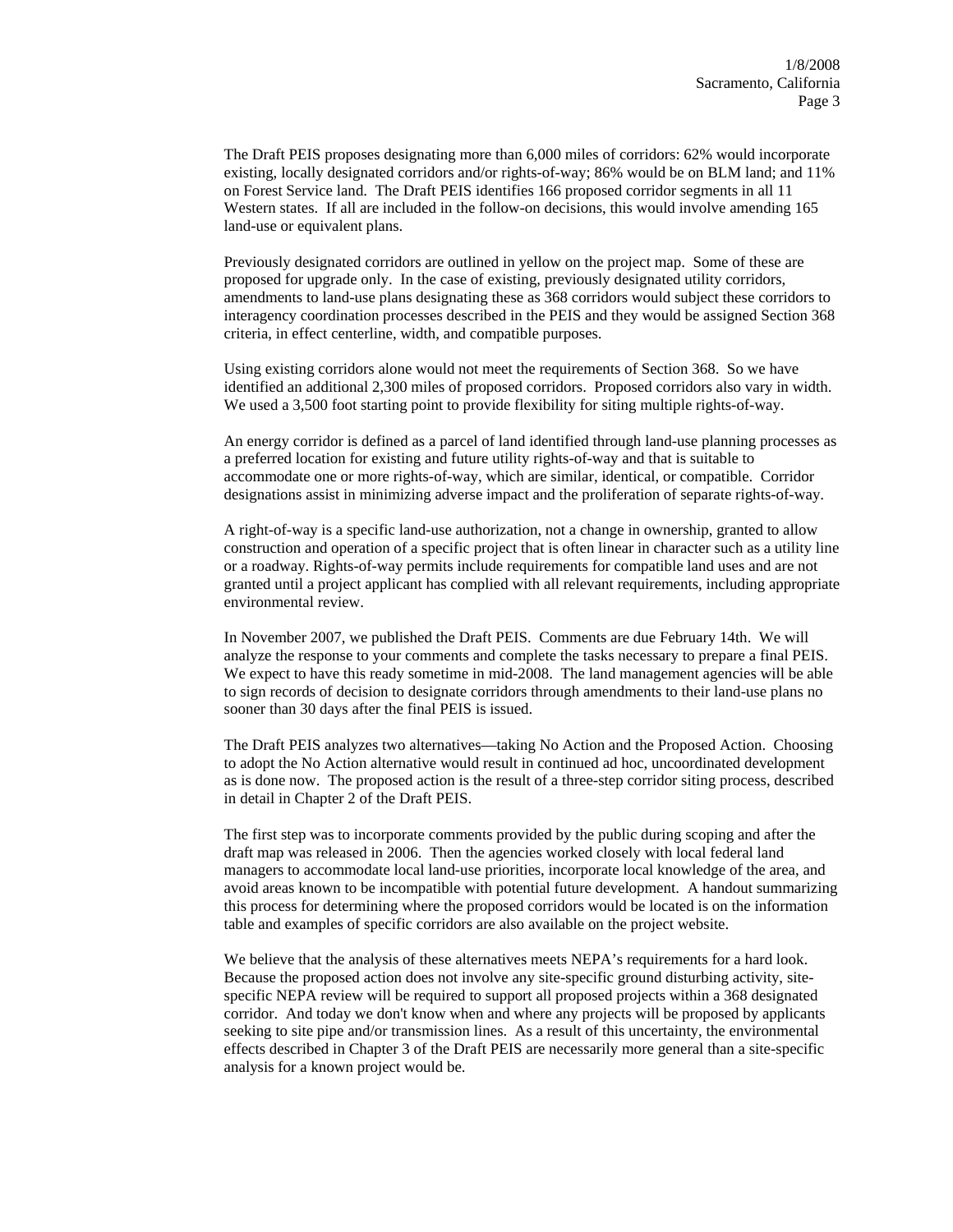Comments will be most useful if they are specific, include suggested changes or methodologies, provide a rationale for your suggestion, and refer to the specific section or page number of the Draft PEIS. Finally, we encourage you to submit comments via the project website. It's easy for you. It speeds our ability to get comments into the database for analysis and response and up on the public website for review and doesn't require stamps or envelopes.

I'll call on speakers today in the order in which you registered to speak. Please step up to the microphone here and clearly state your name and organization if you are representing one, before making your comments. Please limit your oral comments to five minutes so that everyone who wants to speak today may have a chance to be heard. I'll advise you when you have 30 seconds left; you can wrap up. We will repeat this process until everyone who has registered to speak has had a chance to provide comments.

I'll then ask if anyone else wants to speak. After those people have had a chance to speak, we'll go back and see if anyone wants to make an additional comment, and after that will close the hearing and remind you of when the comments are due and how to submit them. If you're speaking from a prepared statement, please also leave us a copy at the registration desk or send it to us via the website or the other ways to send one.

We won't be answering questions during the hearing. If there is a need to clarify a point we will do that. If there are no questions on the process we will use today—are there any questions on the process that we are going to use today? Pretty simple? We'll now begin taking your comments.

And our first speaker is James Harvey. Our second speaker is Kimberley Delfino. And then I'll go on and tell you.

James Harvey: Thank you. Good afternoon. My name is Jim Harvey. I am a California resident speaking on behalf of the California Desert Coalition and the residents opposed to some of the provisions contained within the West-wide energy corridor initiative.

> I first became aware of the Energy Policy Act, Section 368, and its directives to the West-wide energy corridor, while researching the Los Angeles Department of Water and Power's proposed 500 kV transmission line project named Greenpath North. I would like to respectfully request the partners of this initiative consider using already existing corridors as a priority in compliance with the recommendations of the National Strategic Plan outlined in the U.S. Climate Change Technology Program.

> Additionally, these plans place an emphasis on upgrading existing corridors for expanding capacity and call for the new corridors to be designated only when absolutely necessary. These important federal programs also call for local, decentralized power generation. Generating the power closer to where it will be utilized eliminates the need for new, extended transmission lines.

> I strongly urge this panel to reconsider the premise that additional transmission lines are the only solution to alleviating perceived congestion. There is little or no evidence that energy congestion is so extreme that it cannot be resolved by utilizing other innovative technologies that do not require the relinquishment of our public lands for new corridors. We the people are the real owners of these lands and subsidizing energy conglomerates by leasing our land way below its true value hardly seems ethical.

The use of local rooftop photovoltaic systems on existing developments, for example, would go far to address this issue. Nanosolar thin cell and PV technology is here now and will allow very inexpensive localized energy generation in a true, green manner, plus provide a safer alternative to adding more destructive transmission corridors.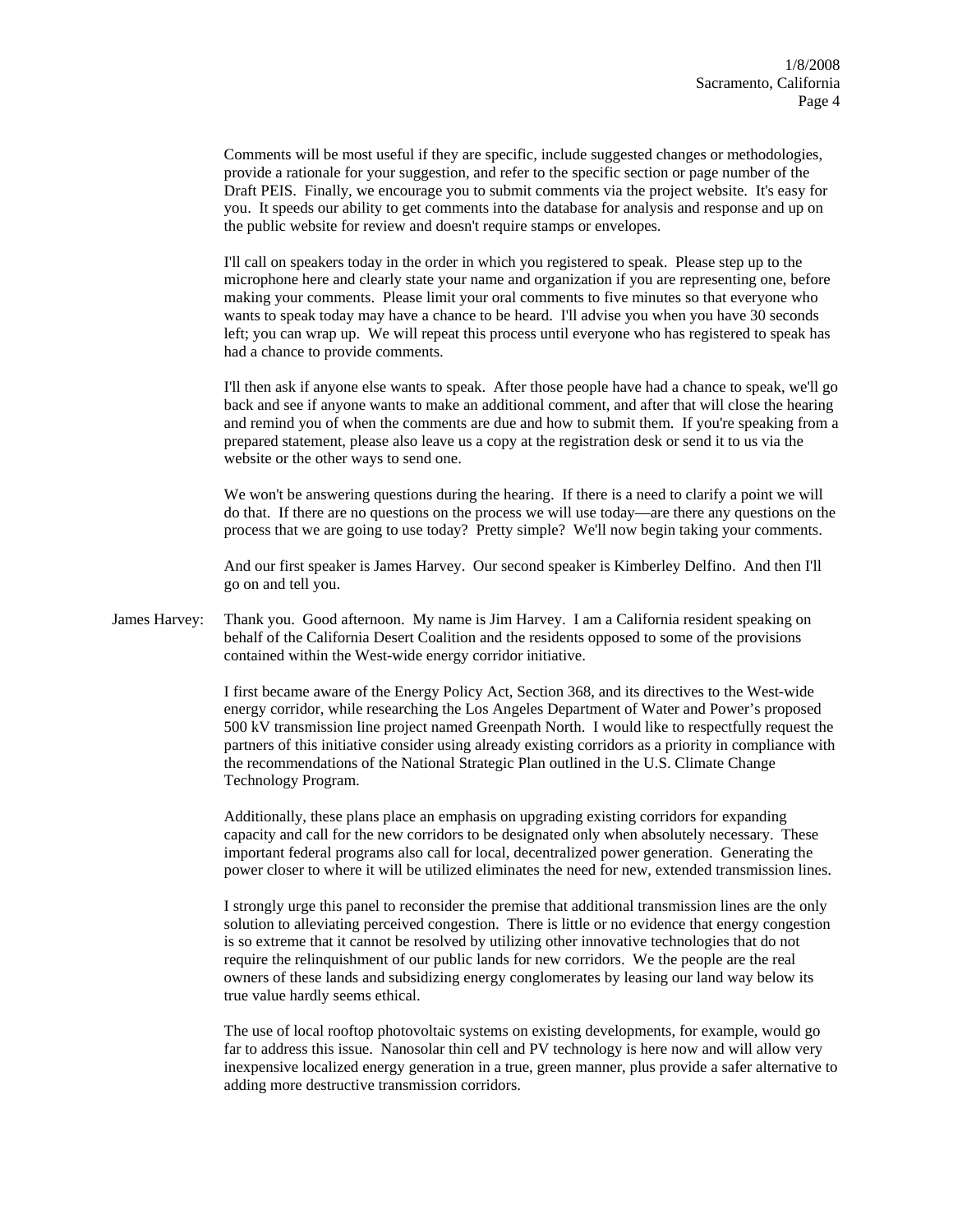We now know that downed power lines are responsible for a multitude of the recent Southern California wildfires. If this initiative establishes new corridors throughout California and the other 10 states involved, it will inevitably increase this fire risk, especially in the remote areas like the ones the 500 kV Greenpath North project could be sited in. Fire danger was an issue of significant consideration in the draft report just issued that strongly discourages proceeding with the proposed Sunrise Power Link in the San Diego area.

Also of concern is that many of these proposed corridors are being sited in areas that are very prone to earthquakes. Earthquakes are known to cause downed power lines as demonstrated recently in the October 2007 earthquake in Chile. But closer to home, here's a photo of what an earthquake did to a steel power line tower in upper Johnson Valley as a result of the 1992 Landers, California, earthquake. This shows steel towers are not indestructible. I'll pass that around if anybody wishes to see it.

The areas impacted by the 1992 earthquake are highlighted in blue here. This was the epicenter point. This is where the tower was located approximately 20 miles away. And this point is proposed path for one of the transmission lines that may be considered by the West-wide Energy Corridor Initiative, Greenpath North. If one tower this far away from the epicenter could fall as previously shown, what could happen to towers closer to the epicenter, let's say as close as this point here?

This initiative could encourage proposed corridors to be placed in remote areas where rapid emergency response would prove difficult. Many people have the misconception that there is nothing in the desert to burn, but the devastation caused by the Sawtooth fires in 2006 most certainly dispelled that myth. This fire burned for nine days, devastated 62,000 acres, destroyed 58 homes, and actually killed a person.

This panel must consider studies like the Alquist-Priolo Faultline Study before considering any new energy corridors in known earthquake prone areas.

Another point I would urge the partners to consider is the potential of collateral damage, whether intentional or unintentional, to the areas surrounding newly designated corridors. Some of these proposed corridors run directly adjacent to already designated sensitive wilderness areas and even traverse through Areas of Critical Environmental Concern, ACECs.

I'd like to stop here and come back if I can. Thank you. Thank you for your time.

- LaVerne Kyriss: And Kimberley is our next speaker. Following Kimberley, Barbara Renton. Is Kimberley here? Okay, then is Barbara Renton here? Okay, John Moore? Okay, welcome Mr. Moore.
- John Moore: I'm John Moore, a resident of Sacramento, commenting as an individual. I have a long interest in public land management issues and a familiarity with planning documents. I have read stacks of them. I will comment on the adequacy of the PEIS.

It claims to provide environmental analyses adequate to support designation of corridors in agency land management plans. I disagree. The PEIS contains virtually no site-specific information, provides only general catalogs for the 11 affected states of the affected environments, what environmental effects might be caused by transmission projects, what constraints on projects might have to be imposed and what mitigation of those effects might be employed. Surely such general catalogs are very far from the hard looks required beneath the precedence. On that point I have to disagree.

To address the analyses of the PEIS with the analyses of the agencies when performed to support designation of individual corridor land management plans, these analyses would utilize the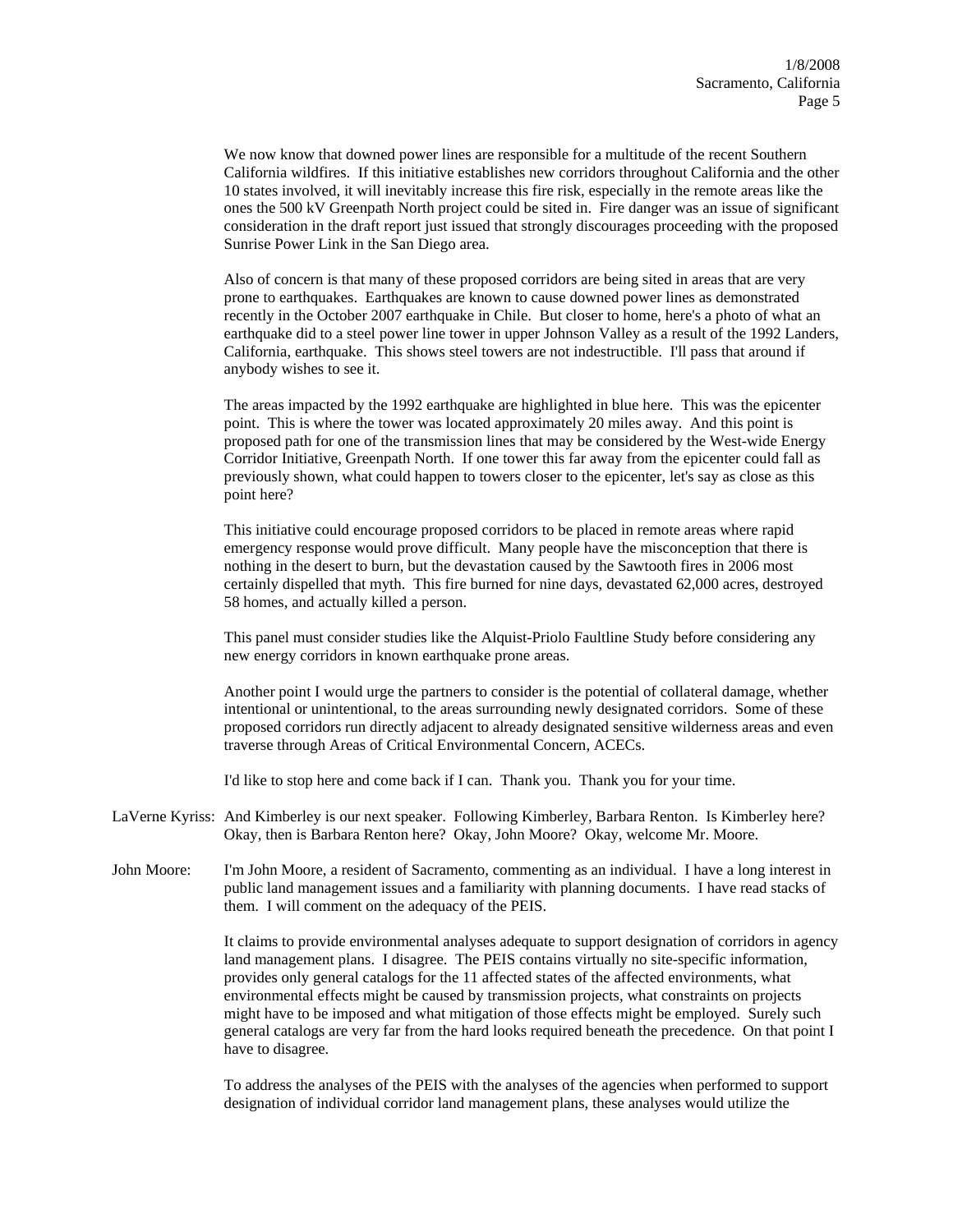available detailed site-specific information on the affected environments and on adjacent public lands.

The PEIS proposes arbitrary corridor widths, which do not consider topography, patterns of intermixed public and private land ownership, existing development and the likelihood that corridors of the proposed widths would ever be required by reasonably foreseeable facilities. If those facilities were unlikely to occupy corridors of the proposed widths, the corridors could be narrowed, in effect impacts lessened.

Corridor 6-15 across Donner Summit from Reno to the Central Valley is an excellent example of a corridor of arbitrary 3,500-foot width passing through an area of intermixed ownerships, significant development, and many constraints. The corridor also passes through an area of intensely disbursed recreational use as I can personally testify, and close to the southern boundary of the Chesapeake potential wilderness. Readers need maps which are much more detailed than the large-scale maps of the PEIS if they are to be sure of the locations of the corridors and the effects of the corridors. The large-scale maps also do not include enough information to enable readers to relate the corridors to natural and cultural features on the ground.

Reportedly, local staffs of land management agencies were consulted to inform preparers of the PEIS about constraints and need for modifications of publicly proposed corridors, but the PEIS text and maps do not supply any information about these modifications. Apparently these constraints and modifications last year were rediscovered when environmental documents for future projects were prepared.

The present PEIS is not an adequate substitute for analyses as a single corridor or a group of related corridors and does not adequately justify the amendments to land—agency land management plans that are proposed. I claim that such a specific project analyses cannot be tiered to such an inadequate document. At best, the PEIS will serve as a very expensive checklist for preparation of specific project documentation and a source of generalized text to insert in that documentation.

I think the Programmatic EISs for a single corridor or group can probably provide efficient and adequate initial environmental analyses for those corridors, which can be tiered to individual projects. They in fact would be preferable to piecemeal analyses of individual projects in the corridor. The only satisfactory West-wide solution for the inadequacies of the PEIS is preparing a revised document essentially equivalent to all such Programmatic EISs. It would be a—it would be very large document.

Regrettably, I made many of these comments in scoping of input—spoken input in 2006. Many other significant improvements must be made to the designation corridors including: avoidance of wildlands proposed for wilderness designation of pending legislation, avoidance of national conservation areas—I cannot understand why they are not considered sensitive areas—mandatory best management practices and inter-agency operating procedures for minimizing damage to the environment, and restriction of future facilities in the designated corridors to the maximum extent feasible.

I thought of quite a few other things but I thought I would concentrate on the adequacy of the PEIS and I'll stop here. Thank you.

- LaVerne Kyriss: You absolutely did great. Our next speaker will be John Viola, followed by Alice Bond and then we'll let Jim wrap up unless other people want to speak.
- John Viola: Good afternoon. My name is John Viola. I am a resident of the Mojave Desert and a member of the California Desert Coalition, representing property owners, associations, tribes, and municipal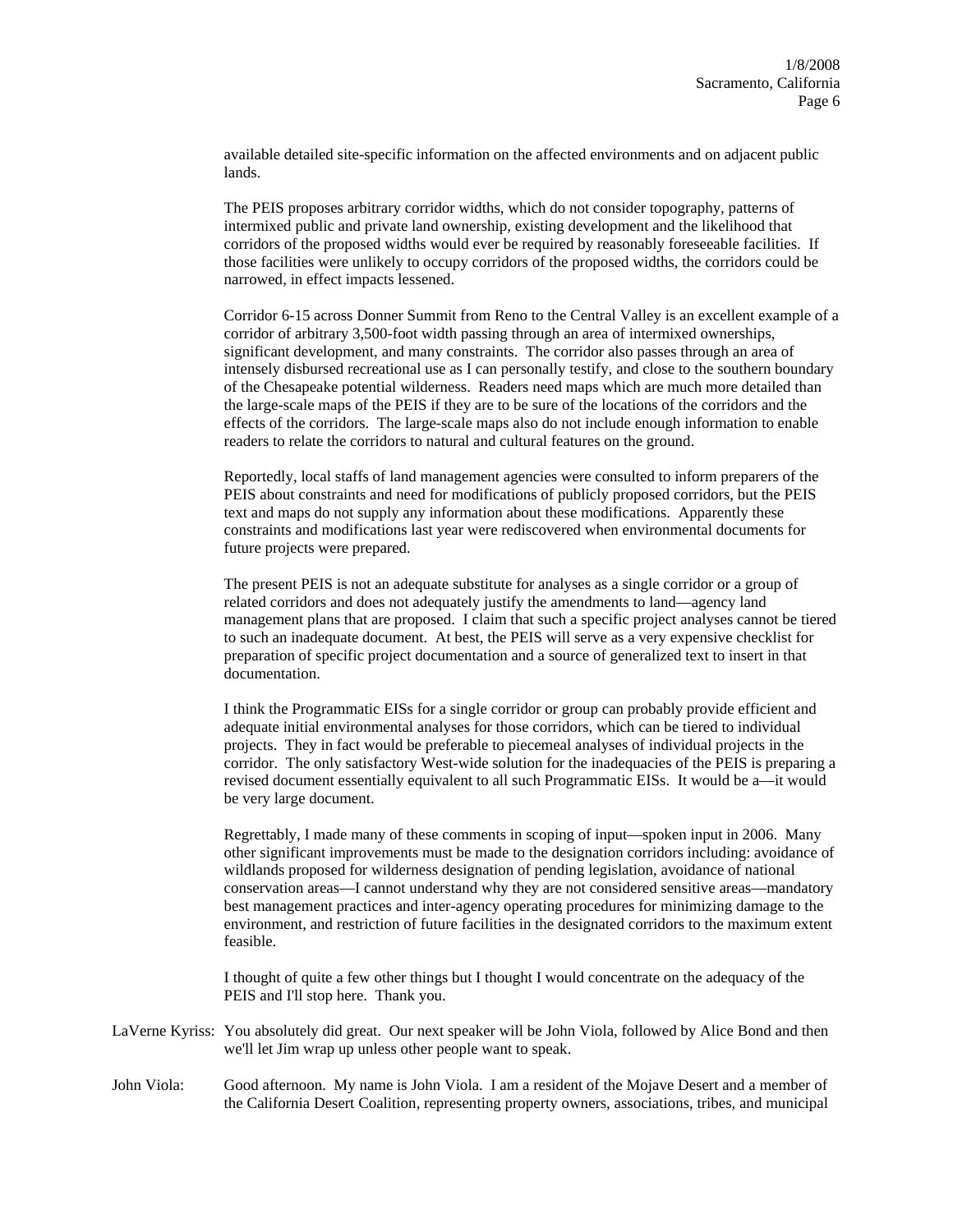councils, city and state governments—local governments, I'm sorry—commerce, chambers of commerce, realtor associations, land trust conservancies, scientists, attorneys, and hundreds of Mojave Desert residents.

We support renewable energy and reducing greenhouse gases and our dependence on foreign oil.

Ansel Adams said it's horrifying that we have to fight our government to save the environment. Let's prove Mr. Adams wrong by appealing to your sensibilities to protect our lands and our liberties. We encourage you to recognize EPAct 2005 and WWEC are wrong for our nation. Please go back to the drawing board and develop an energy policy that is truly good for our planet.

Section 368 opens the floodgates for corporations to desecrate lands using renewable doublespeak. A feeding frenzy comparable to the California Gold Rush is spawned by 368 and 1221 encourages acquisition of private land by federal eminent domain.

More than 120 applications for energy generation or transmission in the Mojave Desert are now submitted before the BLM. In March we learned the LADWP was planning the so-called Greenpath North for two years, claiming coordination with local government, residents, and tribes. LADWP steadfastly insisted a preferred route had not been decided. No one was consulted and LADWP already surveyed its preferred route.

This type of government behavior erodes trust and undermines the liberties that caused Mr. Adams to fight. Here are a few critical reasons why EPAct 2005, 368 and 1221 are wrong for America. Public lands belong to the people that government is responsible to protect. Our current administration is closely aligned with energy conglomerates that fund congressional and senatorial elections.

EPAct 205, 2005 and 368 and 1221 make it easy for corporations to use public lands with right-ofway subsidies get tax credit incentives, access low- and no-interest loans, use federal powers to displace people from their homes while desecrating habitat in the name of green. The only green in 368 and 1221 is the currency that will line the coffers of these energy conglomerates. Is it good energy policy for America or is it old-fashioned pork barrel politics taken to a grander scale?

Scientists have proven the human effect on climate change. The appearance of green policy is now a new way to earn political capital. California's green-looking examples are the policies of 20% and 33% of energy from renewable sources. But examine the means and you'll find blasting, bulldozing, scraping, plowing, co-mingling of dirty electronics and remote generation and longdistance transmission. If allowed to progress, 368 and 1221 destruction will be green-washed to fool America.

When a 368 corridor is designated, such as the LADWP's 500 kV line, the public knows not what lies ahead. The designation in this Draft EIS significantly impacts wildlife habitat, cultural resources, recreation opportunities, and many other resources across the West. Expediting construction applications, limiting environmental reviews, pipelines, power lines, large-scale buildups will fill corridors. This PEIS contemplates nine individual 500 kV transmission lines, 35 liquid petroleum pipelines, and 29 natural gas pipelines could fit within a single 3,500 foot corridor.

368's blight upon public lands needs 1221 to complete its crime. 368 dilutes protection of public lands and 1221 defiles state, county, city, and township rights to regulate land use within their respective jurisdictions. Individuals who unfortunately own property that lie between public lands become targets of corporate greed defensively driven from their homes at rock-bottom prices, due to the crashed housing market via federal eminent domain.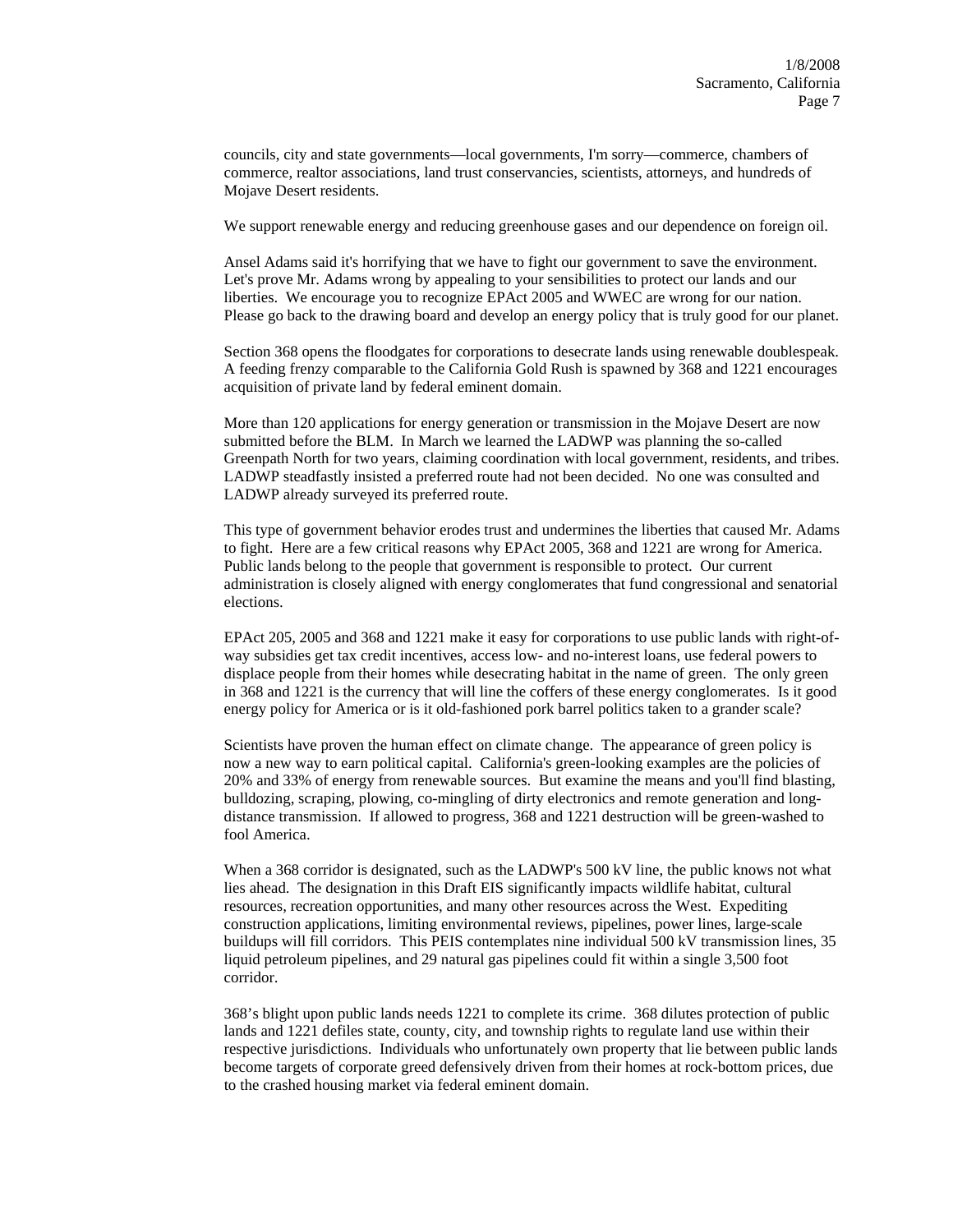The U.S. Climate Change Strategic Plan points out that centralized power grids are vulnerable to terrorism. The CCSP favors local and regional energy generation to enhance national security. 368 and 1221 increase centralized power grids and contradict the CCSP. An energy policy that compromises national security is surely not good for America.

I'll stop there and would like to continue later. Thank you very much for listening.

LaVerne Kyriss: Okay, hit the button. And our last speaker is Alice Bond.

Alice Bond: Thank you. My name is Alice Bond. I am a public lands associate for the California and Nevada regional office of The Wilderness Society. Thank you for this opportunity to comment. We will be submitting much more detailed comments in writing. But for now I just would like to emphasize that the agencies should continue to analyze the impacts to special public land, including lands in current legislation, and move corridors to avoid these special lands.

> There are many special places in California that are directly impacted by the proposed energy corridor segment and within one mile of corridors, including wilderness, BLM wilderness study areas, and National Park Service areas. We will also be submitting a detailed map in our comments as well that shows the intersection of special places in the energy corridor segment.

We also request that this designation process and information be transparent to the public and that risks to federal and other affected lands be thoroughly assessed so as to minimize or avoid risks, including cumulative impacts. This opportunity should be used to maximize the use of renewable energies and to reduce dependence on nonrenewables.

And I'll leave the rest for our written comments. Thank you for this opportunity.

LaVerne Kyriss: Are there any folks in the room who have not yet registered but would like to speak? I don't see anyone and so I'm going to first of all call Jim to come back to finish his comments.

And tell us again your name and your affiliation. Thank you.

Jim Harvey: Thank you. My name is Jim Harvey. Again, I'm a California resident speaking on behalf of the California Desert Coalition.

> Another point I would like to urge the partners to consider is the potential of collateral damage, whether intentional or unintentional, to the areas surrounding newly designated corridors. Some of these proposed corridors run directly adjacent to already designated sensitive wilderness areas and even traverse through Areas of Critical Environmental Concern, or ACECs.

Within and surrounding these proposed corridors could also exist multiple culturally and historically significant sites. Some are known and some are yet to be discovered. Ancient sites and artifacts that may not be inside the proposed corridor but very near it may not be appropriately considered, yet certainly could be impacted.

This is a historically significant area called Rock Corral in Johnson Valley California. Just beyond this sign is the original corral that was built from large rocks over 100 years ago, used by cowboys herding their cattle. If you are familiar with the Willie Boy story, Willie Boy came through this area and drank out of the spring before he was cornered up in the mountains behind here.

This area is also fed by, as I just mentioned, a natural spring that still exists today. It's a rarity in this part of the desert. This BLM sign shows how sensitive this area is. It warns visitors in this upper sign here not to camp within 600 feet of the water source so as not to disturb the wildlife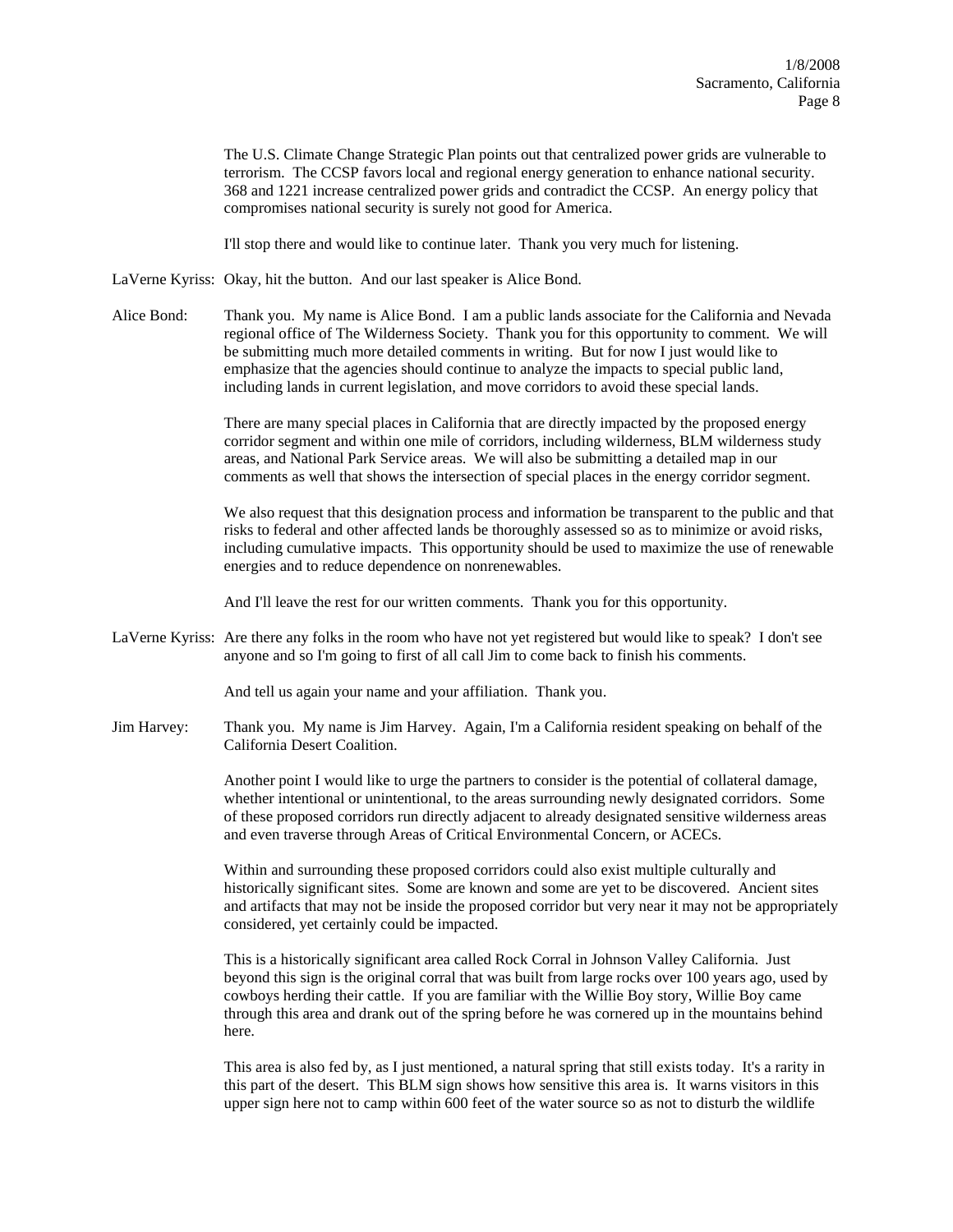that depend on it. The long white sign warns visitors to tread lightly and not to disturb easily damaged areas.

Well guess what? The Greenpath North transmission corridor will be carved straight through the land just behind this sign and that historic Rock Corral.

This is the area just south of the corral. The BLM built this ramada for families to sit and enjoy the beauty of the area. The proposed Greenpath North line will run just north of this area. How can BLM warn us to tread lightly in this area yet allow it to be bored, blasted, crushed, and cleared for towers to suspend powerlines? This type of infringement on public land would be scrutinized under existing procedures that the WWEC initiative will not recognize.

Which brings me to my final and foremost concern, that this initiative calls to expedite the environmental analysis process necessary to determine the level of environmental impact these proposed corridors may pose. The Westwide energy corridor could potentially automatically amend over 165 established land-use plans. There are already procedures for changing land-use plans to establish new corridors on federal lands for new energy corridors that include full NEPA scrutiny. In expediting the NEPA and other environmental analyses, this initiative may dilute these important safeguards that protect our public lands from unnecessary irreversible destruction.

The Los Angeles Department of Water and Power, in its arrogance, is proposing a power line project through some of the most precious desert land we know of. They will use the West-wide Energy Corridor Initiative and its expedited process to hide the impact that their project will have on our land. They should not be allowed to use the West-wide Energy Corridor Initiative to gain right-of-way access to lands that would normally be prohibited. The Los Angeles Department of Water and Power's Greenpath North project should not appear on this final West-wide Energy Corridor report.

These graphics are available for further consideration on stopgreenpath.com. Thank you very much.

- LaVerne Kyriss: And I would like to call Mr. Viola.
- John Viola: Thank you again for the opportunity to continue a few additional remarks and we will also be submitting materials in writing to you as well on the website.

It is difficult for people in companies to consume less energy. We have taken energy for granted. However, there are numerous technologically assisted ways to conserve energy without compromising lifestyles and business practices.

Fluorescent bulbs, LED lighting and displays, fixtures, building codes and retrofitting that improve insulation R factors, Energy Star appliances, radiant barrier materials, improved vehicle emissions, just to name a few.

Local generation via rooftop PV's and wind turbines could produce needed energy at less cost without destroying the public lands as proposed by the Westwide energy corridor. National energy policy should follow the lead of San Francisco and the San Bernardino County, who proposes energy plans that are based on technologically assisted conservation and local generation. There are some things wrong with this particular approach to U.S. energy policy. What's wrong with it is that energy conglomerates lose their stranglehold on the energy market. Pork barrel politics takes a serious hit.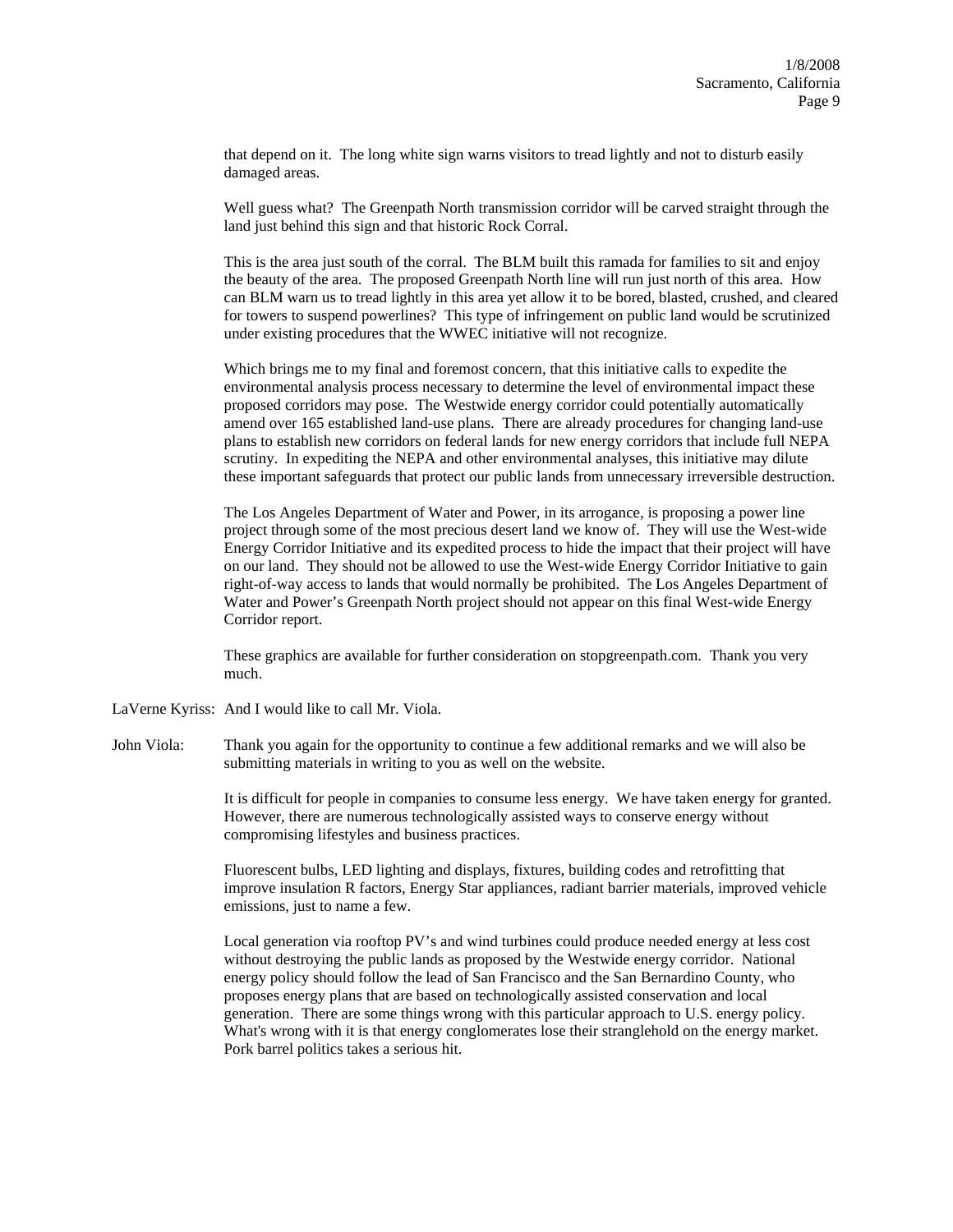Politicians earn green capital only when they promote truly green policies. Green-washing doublespeak fails to fool Americans and remote generation and long-distance transmission become the icons of 19th century history.

One last comment that I'm sure the press will find interesting is that employees of the lead and participating agencies that are involved in this PEIS, EPAC 2005, 368 and 1221 in accordance with the issues noted in this comment will oppose these things. However, they are fearful of expressing their comments. These employees are gagged by administrators and are fearful of career reprisals if they blow the whistle. We implore you to do the right thing for America. We need your leadership. Please go back to your offices and develop the rational energy policy that we deserve.

Thank you for the opportunity to comment and for listening.

LaVerne Kyriss: Thank you Mr. Viola. Are there any other folks here today who would like to make a comment on this Draft PEIS? I am not seeing anyone jump up.

> So if there are no other speakers, I'm going to close the hearing now. We will stay here so that if other speakers join us before five, we'll reopen the hearing.

I want to thank you for joining us to provide oral comments on the Draft PEIS proposing to designate energy corridors on federal lands in the West. Again, comments are due on the Draft PEIS on February 14th and may be submitted online via the project website, by mail, or by fax. All comments received by February 14th will be considered in preparing the final PEIS.

Comments submitted after February 14th will be considered to the degree possible. Again, I want to thank you for your attention and will now stay around to informally discuss the Draft PEIS with you. And so we're going to go off the webcast and off the record and we'll stay around and visit with you if you care and you can depart at your pleasure—

## **Sacramento, California, January 8, 2008, 6:00 p.m.-8:00 p.m.**

LaVerne Kyriss: Good evening. Thank you for joining us for a public hearing on the Draft Programmatic Environmental Impact Statement on Designated Energy Corridors on Federal Land in the West. I'm LaVerne Kyriss from the Department of Energy. I'll serve as this evening's hearing officer. Before we begin the formal hearing, Tom Pogacnik, acting deputy state director for resources from the Bureau of Land Management will make a brief opening statement. But first, if you haven't signed in or let us know that you want to speak at this meeting, you can do so right now at the registration table just outside the meeting room. Handout materials—we have a fact sheet and a series of maps that show an example of our sighting process—are available on the information table.

> Restrooms are located just across the lobby and to the left. In the event of a fire or other alarm, let's see—what am I supposed—what else am I supposed to tell—oh, in the event of an emergency and the building is evacuated we're going to exit out the appropriate exits. We'll reconvene at Roosevelt Park located diagonally across the street from this building. Please proceed calmly and quickly, again following the employees with whom you are meeting to safety exit the building.

> I'm told by the security guard that the doors are locked and armed at 6:00 p.m., and so if you want to get out you need to see the security guard right outside and he'll be happy to let you out of the building and he'll be letting in people, as well.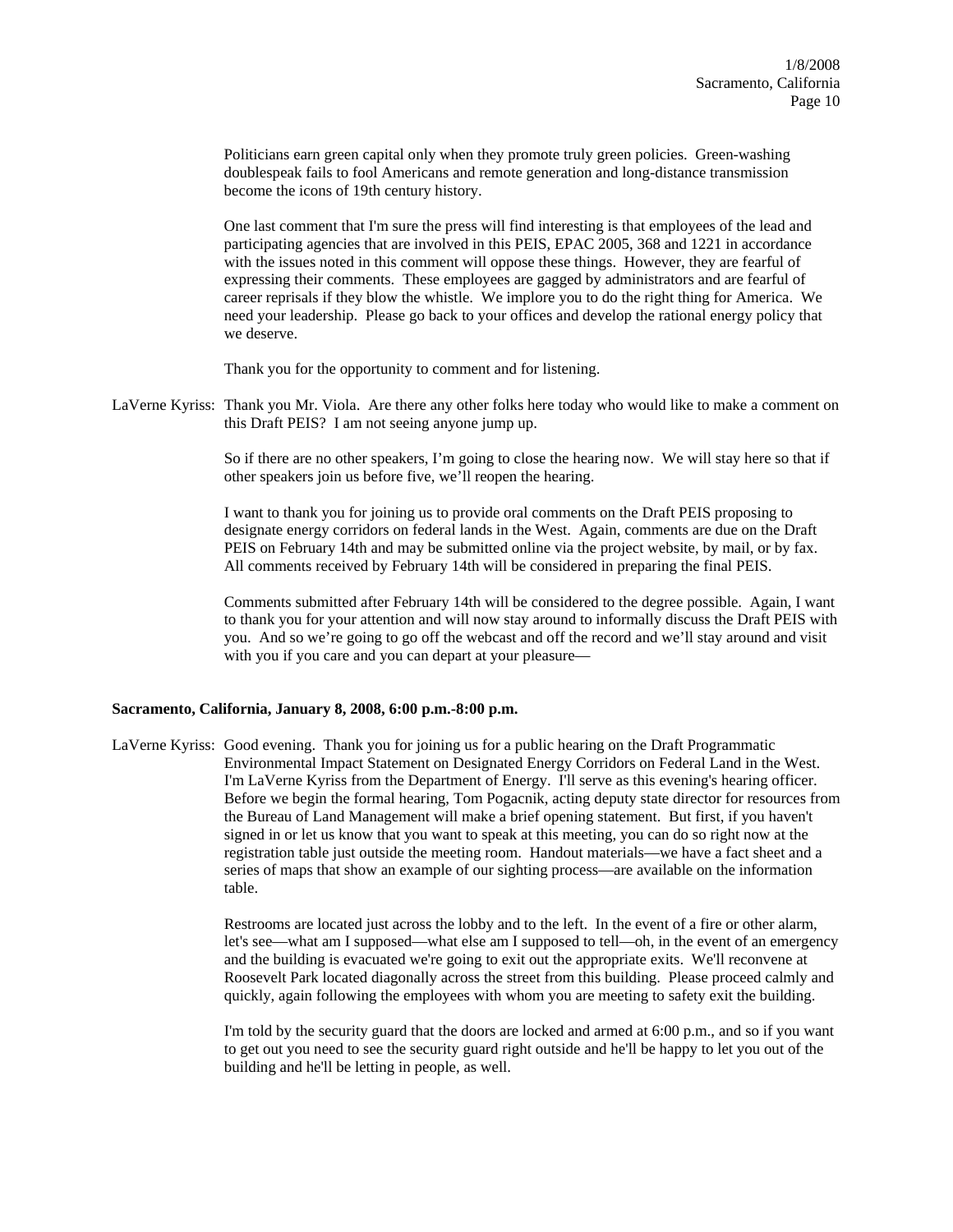With us today representing the Federal Interagency Team managing this work are Kate Winthrop from Bureau of Land Management and Paul Johnson from Forest Service. After we're finished taking your comments we'll stay around to informally discuss the draft PEIS with you. Now I'm going to turn the mike over to Tom.

Tom Pogacnik: Good evening and thank you for coming to give your comments on the Draft Programmatic Environmental Impact Statement for the Designation of Energy Transfer Corridors on Federal Lands in the West. I am Tom Pogacnik with the Bureau of Land Management located here in Sacramento, California.

> In a few moments you will hear a brief presentation about the document which the Department of Interior, Energy, and Agriculture are preparing to meet the requirements in the Energy Policy Act of 2005. Currently, applications for rights-of-way across federal lands with pipelines or electric transmission infrastructure are considered on a case-by-case basis without much coordination among the various federal agencies whose lands these actions involve in projects are transferred energy across long distances.

In 2005, Congress directed the federal agencies to address this situation by designated energy transportation corridors in also performing necessary reviews of the environmental impacts of designation. A programmatic EIS developed under the National Environmental Policy Act represents that environmental review. It is important to note that another round of site-specific NEPA analysis will be completed for each project proposed for locations in the designated corridor.

The Department of Energy, the Bureau of Land Management, and the Forest Service developed the corridor locations proposed in the Draft Programmatic Environmental Impact Statement using a three-step process which is detailed in the document in the handout available at the desk in the front table and which is going to be presented to you.

In essence, today's hearings represent a fourth step in that process. Public comments will help that agencies further define the locations of corridors so that important goals of the project are met balancing the need to improve energy delivery in the West with a responsibility to protect the many resources found on federal lands.

From the beginning the agencies have been committed to the strategy and your comments will be invaluable in helping to ensure that it is carried through to the end of this project. Representatives from the DOE, BLM, and the Forest Service are here to receive your comments and on behalf of all three agencies, thank you again for coming and your interest in this proposal.

LaVerne Kyriss: Thank you, Tom. We're here to receive your oral comments on the draft PEIS. You can also submit comments via the project website, by fax, or by mail. This hearing is being webcast and transcribed so speakers are asked to speak clearly and distinctly into the microphone. If you're having trouble hearing a speaker, please let me know and I'll advise the speaker accordingly.

> After everyone who wishes to comment has spoken, I'll close the hearing. So far we have no people signed up to speak to this issue tonight. However, if people do sign up we're going to let you speak. When you have 30 seconds remaining—we'll start out with five minutes—when you have 30 seconds remaining I'll notify you so you can wrap up.

This hearing is to take comments on a Draft Programmatic EIS prepared in response to direction given by Congress to five federal agencies, Energy, Agriculture, Interior, Commerce and Defense. Section 368 directs the secretaries to designate corridors for oil, gas, hydrogen pipes, and electric transmission lines on federal lands in the 11 Western States. To perform necessary environmental reviews, partly because of this requirement, we decided to prepare this Draft PEIS, which is the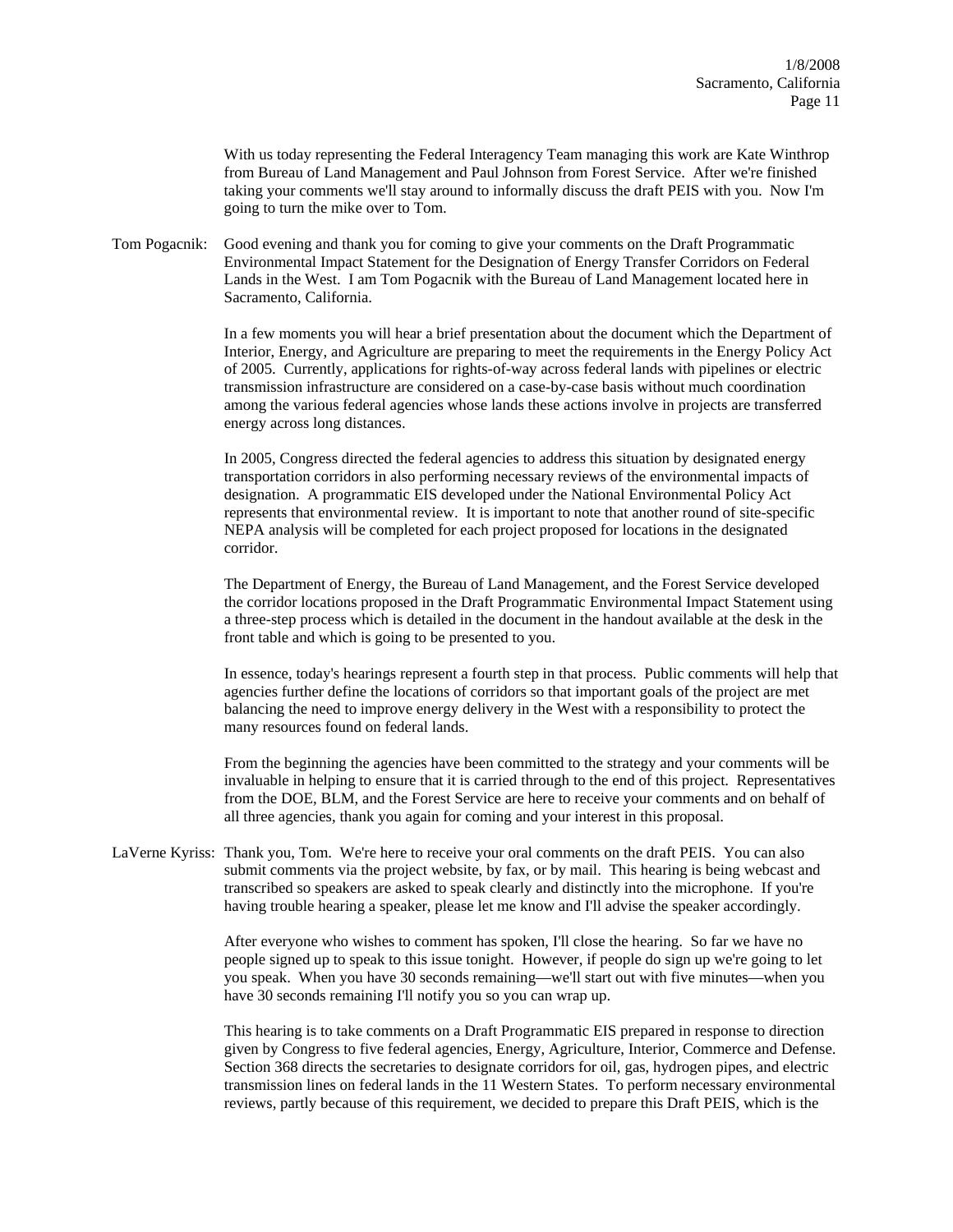subject of this hearing, and to incorporate these designations into land use, land management, or equivalent plans. A separate and distinct public process is expected to begin later this year to identify corridors in the other 39 states.

The statute requires that when the secretaries designate these corridors they must also specify the corridor centerline, the corridor width, and the compatible uses of the corridor. Congress also directed the secretaries to take into account the need for electric transmission facilities to improve reliability, to relieve congestion, and enhance the capacity of the national grid to deliver electricity.

The Draft PEIS proposes designating more than 6,000 miles of corridor: 62% will incorporate existing, locally designated corridors and/or rights-of-way; 86% would be on BLM land; and 11% on Forest Service land. The Draft PEIS identifies 166 proposed corridor segments in all 11 western states. If all are included in the follow-on decision, this would involve amending 165 land-use or equivalent plans.

Previously designated corridors are outlined in yellow on the project maps. Some of these are proposed for upgrade only. In the case of existing previously designated utility corridors, amendments to land use plans designating these as 368 corridors would subject these corridors to the interagency coordination processes described in the PEIS, and they would also be assigned Section 368 criteria—in effect, centerline, corridor width, and compatible purposes.

Using existing corridors alone would not meet the requirements of Section 368. So we've identified an additional 2,300 miles of proposed corridors. Proposed corridors also vary in width. We used a 3,500 foot starting point to provide flexibility for sighting multiple rights-of-way.

An energy corridor is defined as a parcel of land identified through a land-use planning process as a preferred location for existing and future utility rights-of-way and that is suitable to accommodate one or more rights-of-way which are similar, identical, or compatible. Corridor designations assist in minimizing adverse impacts and the proliferation of separate rights-of-way.

A right-of-way is a specific land use authorization, not a change in ownership, granted to allow construction and operation of a specific project that's often linear in character, such as a utility line or a roadway. Right-of-way permits include the requirements for compatible land uses and are not granted until the project applicant has complied with all the relevant requirements including appropriate environmental review.

In November, 2007 we published the Draft PEIS. Comments are due February 14th. We will analyze and respond to the comments and complete the tasks necessary to prepare a final PEIS. We expect to have this ready sometime in mid-2008. The land management agencies will be able to sign records of decision to designate corridors through amendments to their land use plans no sooner than 30 days after the final PEIS is issued.

The Draft PEIS analyzed two alternatives, taking No Action and the Proposed Action. Choosing to adopt the No Action alternative would result in continuing an ad hoc, uncoordinated development as is done now. The proposed action is the result of a three-step corridor siting process described in detail in Chapter 2 of the PEIS. The first step was to incorporate comments provided by the public during scoping and after the draft map was released in 2006.

Then the agencies worked closely with local federal land managers to accommodate local land use priorities, incorporate local knowledge of the area, and avoid areas known to be incompatible with future potential development. A handout summarizing this process for determining where the proposed corridors would be located is on the information table and examples of specific corridors are also available on the project website.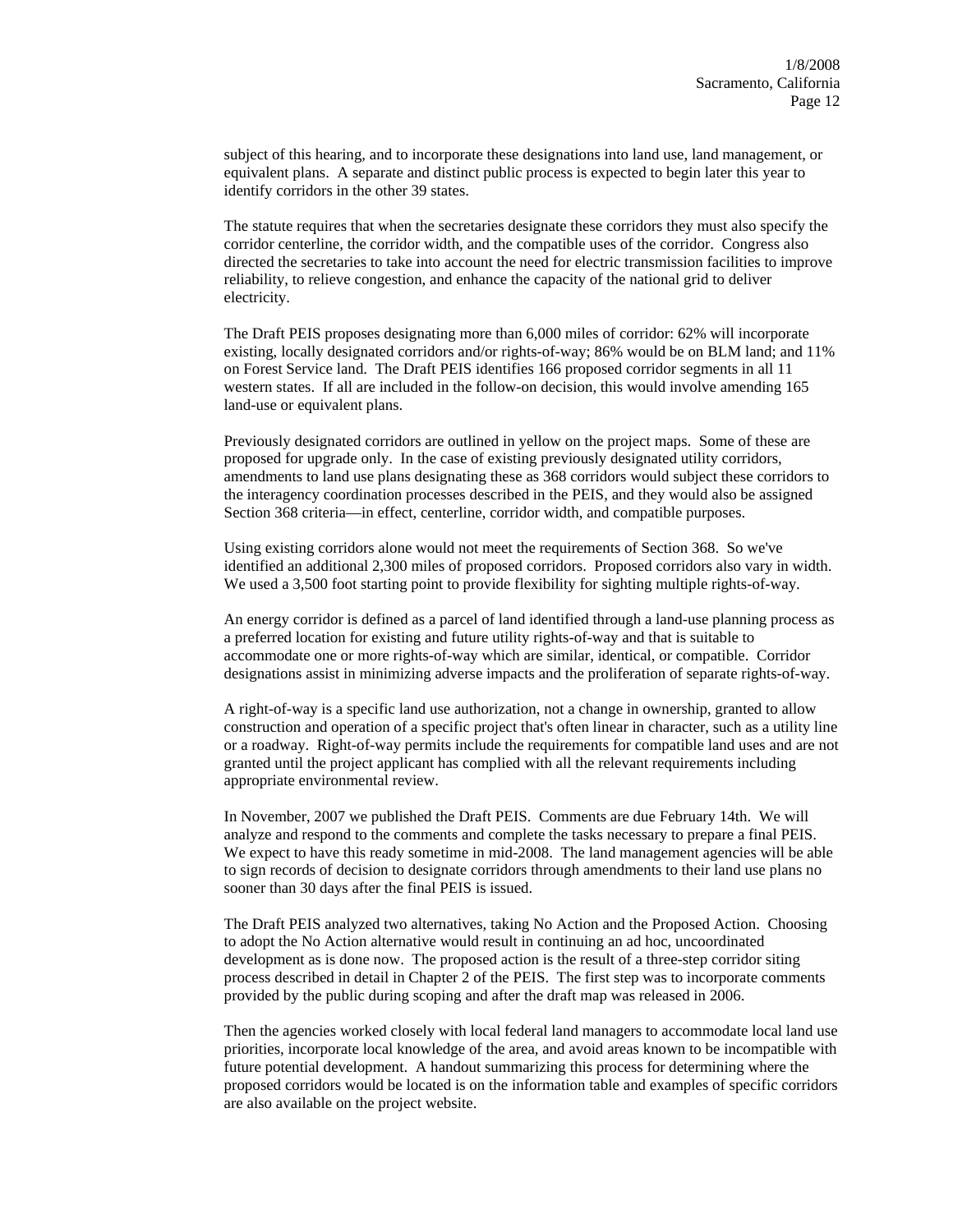We believe that the analysis of these alternatives meets NEPA's requirement for a hard look because the proposed action does not involve any site-specific ground disturbing activities. Sitespecific NEPA review will be required to support all proposed projects within a 368 designated corridor, and today we don't know when and where any projects will be proposed by applicants seeking to site pipelines and/or transmission lines. As a result of this uncertainty, the environmental effects described in Chapter 3 of the Draft PEIS are necessarily more general than a site-specific analysis for a known project would be.

Comments will be most useful if they are specific, include suggested changes or methodologies, provide a rationale for your suggestions, and refer to the specific section or page number of the Draft PEIS. Finally, we encourage you to submit comments via the project website. It's easy for you, it speeds our ability to get comments into the database for analysis and up on the website for public review, and doesn't require stamps or envelopes.

I will call speakers in the order in which you registered. Please step up to the microphone and clearly state your name and organization, if you're representing one, before making your comments. Please limit your oral comments to five minutes so that everyone who wants to speak today may have a chance to be heard. I will advise you when you have 30 seconds left so you can wrap up. We'll repeat this process until everyone who's registered to speak has had a chance to provide comments. I'll then ask if anyone else wants to speak. After those people have had a chance to speak we'll go back and see if anybody wants to add to their comments, then we'll close the hearing and remind you of when comments are due and how to submit them. If you're speaking from a prepared statement, please leave us a copy at the registration desk or send us one via the website, via mail, or by fax.

While agency representatives won't be answering questions during the hearing, we will stay afterwards to discuss the Draft PEIS with you. If needed, we'll take a 15-minute break midway through our scheduled time. If we need to make a clarifying point, however, we will do that. Are there any questions on how we're going to conduct the hearing? If not, we will begin. We do have one person who has asked to speak. Robert Freehling, if you would please come to the microphone. You're the only one who asked to speak today.

Robert Freehling: I only have a few comments.

LaVerne Kyriss: Okay, well that's great. We're happy to hear them.

Robert Freehling: Good evening. My name's Robert Freehling and I'm from the Sierra Club, California, and I work with the Energy and Climate Committee for the state club. And I have reviewed the list of the potential sitings for these corridors and, for the most part, there are things that we're happy with and some things that we're not happy with. One thing that we're happy with is that a very high percentage of these appears to follow existing rights-of-way compared to other states. Now, there may be members of the club in other states who are less happy, particularly those in Nevada, where a much larger percentage appears to follow pathways that don't have a lot of right-of-way, currently.

> In California we have a principal called the Garamendi Principal for siting of transmission, which prefers using existing rights-of-way strongly whenever possible. And this is also a policy that's strongly supported by the California Sierra Club and the national policy of the Sierra Club as well. Our concerns, of course, revolve around the fact that we're looking at a rather large amount of area in California that's being considered for these corridors, so we're going to have to review, of course, the sites of some of these things, but it looked like approximately 450 square miles of California. From my best estimates, 640 acres to a square mile, is that correct? Yeah. So it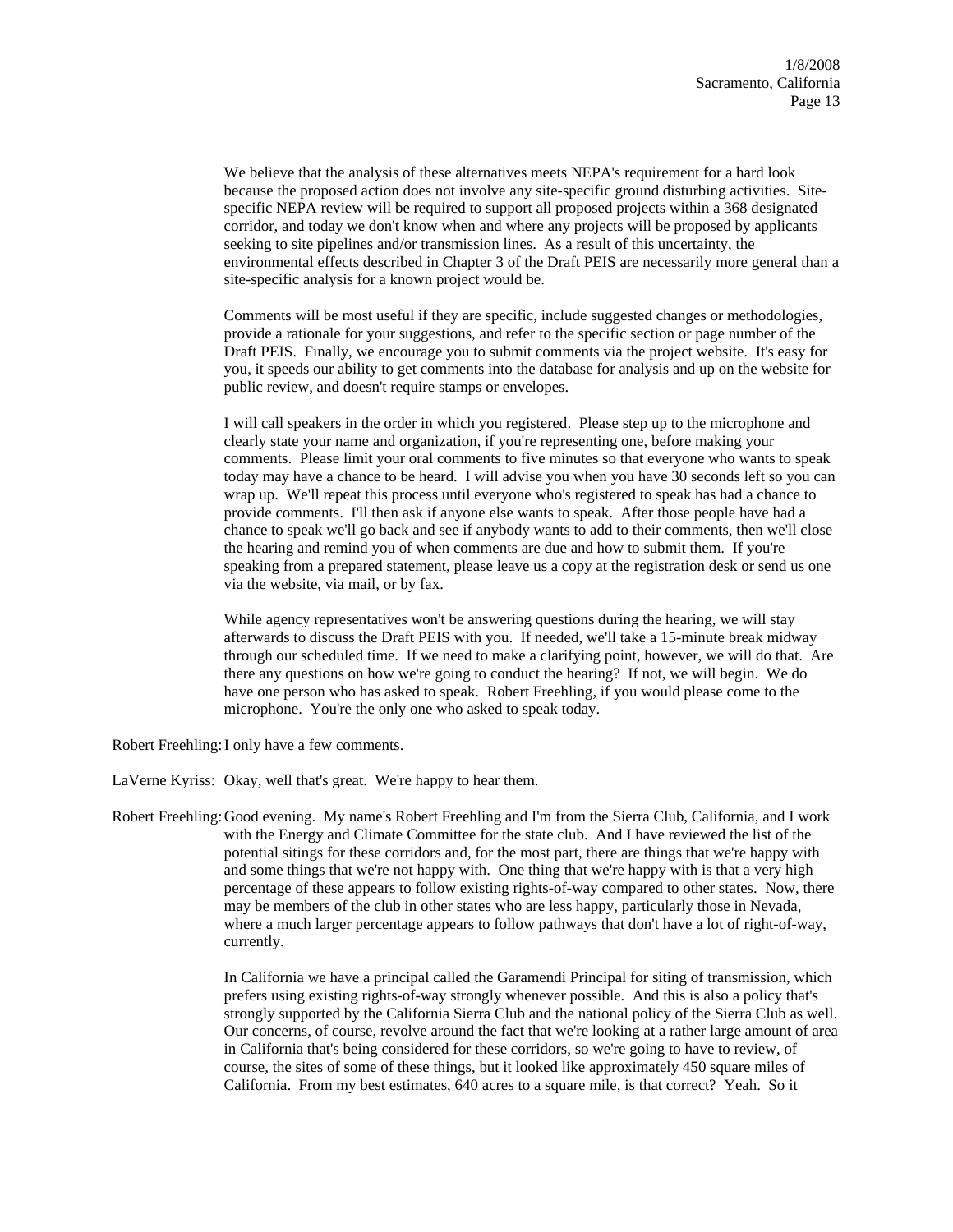would be about 450 square miles so, of course, that's going to require some examination on our part over the next month or so to look at the specifics of that.

The other concern that we have, we were pleased, or I was pleased personally, to see that a lot of the corridors, almost all of them that were listed, were not widenings of existing rights-of-way but, for the most part, were reductions when they were commented on at all. There was one, however, I believe, in the Cleveland National Forest that was a two-mile wide right-of-way—over 10,000 feet—representing a significant expansion, apparently, of the current right-of-way. And, of course, being in both in the national forest and being an expansion of an existing right-of-way, we would prefer to see that within the right-of-way as, sort of, a minimum basis. So that's just, sort of, preliminary comments. We'd have to look exactly on the siting of that further to give you more comments.

So as far as is possible we'd like to see it within existing rights-of-way and not expanding beyond the limits of those, particularly in interest to the environment such as the national forest, which are high protection priorities for the Sierra Club.

As far as data contained in the report where there's a listing, for example, of the rights-of-way, the corridor lists were listed when there was an expansion or change in the rights-of-way. It would have been helpful to have a baseline column that gave the existing width for all corridors, not just simply the ones that were changed, and—so that there would be some basis of evaluating from the list without necessarily always having to cross-check with the maps to find and then measure it with a little ruler or something to try and figure those things out. So having some kind of dimension in the actual chart would help us a great deal, as well as some kind of statement about acreage because there's a difference between the acreage column and the linear miles following rights-of-way. So more specifics in the data would help us a lot in making more intelligent comments.

So those were most of the things that I had to say. We certainly are also concerned about what the actual legal ramifications of these designated corridors are and, of course, we can make statements about what they mean to date regarding existing law. These things have not been necessarily challenged in court to the extent that we can define where the limits are or where Congress in the future is going to make rules, changes in future law, that might affect what the meaning of those designation of corridors are. So what this means as a beachhead, so to speak, for moving forward may be something that can't be guessed at in the EIS but it's something that we're concerned about. So those were the main things I had to say this evening. Thank you.

LaVerne Kyriss: Anyone else who would like to make a statement? Is there anything you wanted to add or you—

- Male Speaker: Are you taking comments? [Inaudible] questions or comments?
- LaVerne Kyriss: We're taking comments. If you have a comment that's great, and as soon as we make sure that we have all the comments on the record then I'm going to officially close the hearing, we'll take a break, unless somebody else wants to come back and make a comment later and then we'll stay around for informal discussion, if that's okay. So if there are no other speakers this evening, I'm now going to temporarily close the hearing and we will officially stay here until 8 o'clock and we can open the hearing anytime during that period if somebody wants to make a comment on the record.

I want to thank you for joining us today to provide oral comments on the Draft PEIS proposing to Designate Energy Corridors on Federal Lands in the West. Comments on the Draft PEIS are due February 14th and may be submitted online via the project website, by mail, or by fax. All comments received by February 14th will be considered in preparing the final PEIS. Comments submitted after February 14th will be considered to the degree possible.